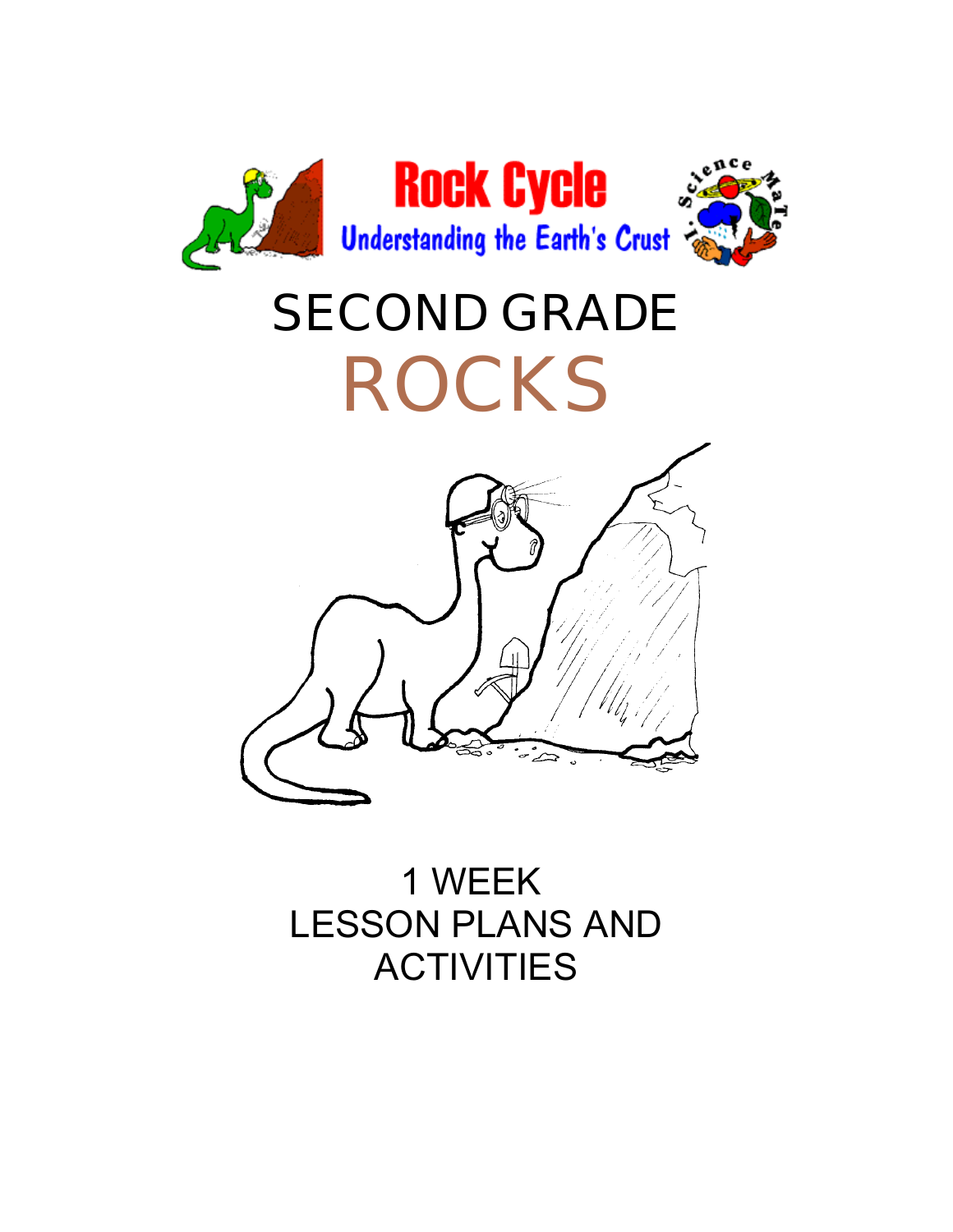#### **ROCK CYCLE OVERVIEW OF SECOND GRADE**

#### **CHEMISTRY**

#### **WEEK 1.**

PRE: *Comparing the states of matter.* LAB: *Observing the elements on the periodic table.* POST: *Exploring the states of matter of the elements.*

**MINERALS**

#### **WEEK 2.**

PRE: *Observing "things" logically.* LAB: *Comparing different minerals.* POST: *Discovering rocks and minerals near school.*

#### **WEEK 3.**

PRE: *Observing the structure of crystals.* LAB: *Exploring how minerals can grow.* POST: *Designing a "mineral person."*

#### **ROCKS**

#### **WEEK 4.**

PRE: *Recognizing the three types of rocks.* LAB: *Observing the three types of rocks.* POST: *Writing sentences on rocks.*

#### **PAST LIFE**

# **WEEK 5.**

PRE: *Comparing present day and fossil organisms.* LAB: *Exploring how dinosaur footprints are formed.* POST: *Dramatizing how different dinosaurs lived.*

## **WEEK 6.**

PRE: *Exploring the environment of the Mesozoic.* LAB: *Learning how fossils are made.* POST: *Comparing how fossils appear in the literature.*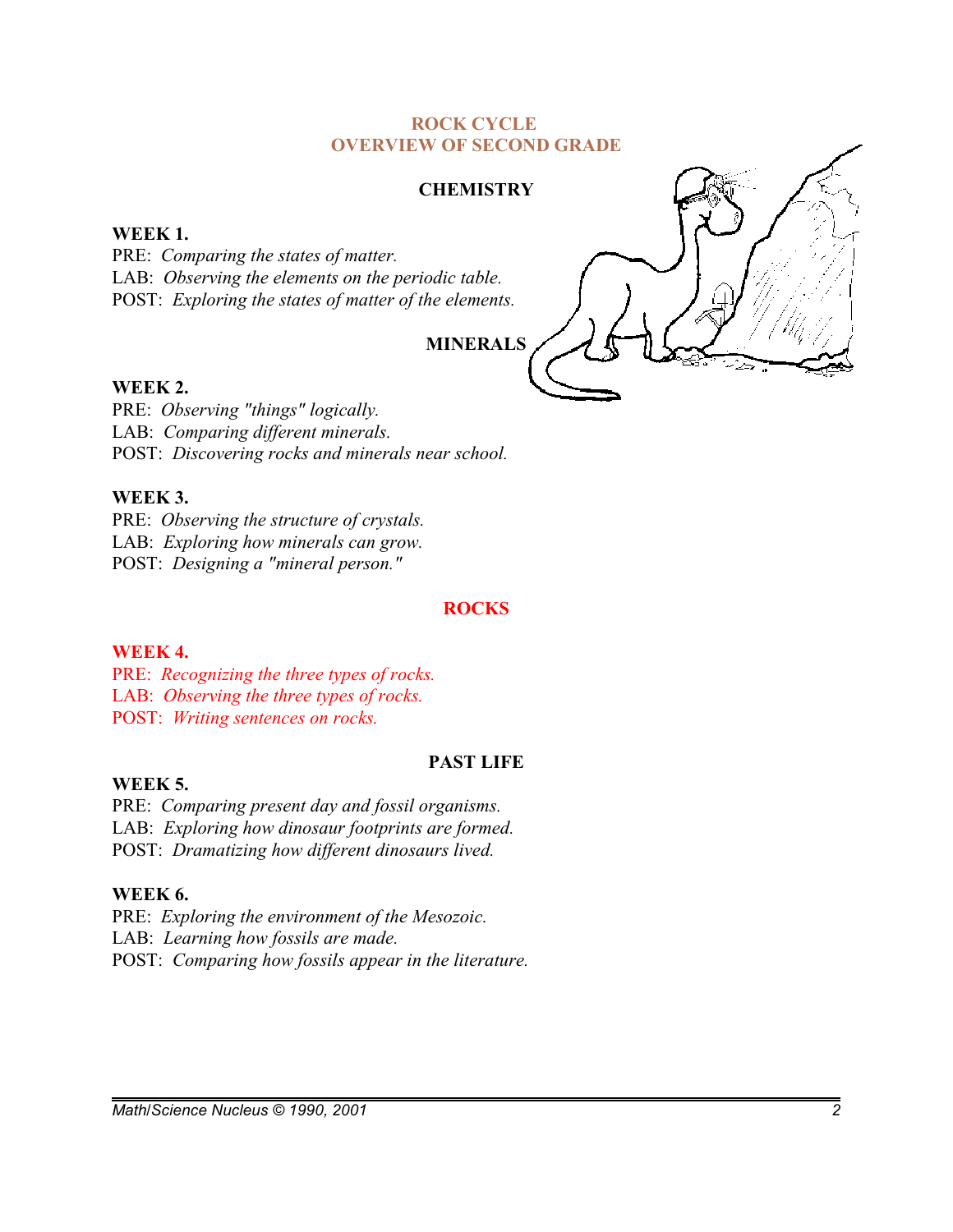# **ROCK CYCLE - ROCKS (2)**

**PRE LAB**

## **OBJECTIVES:**

- 1. Recognizing the three types of rocks.
- 2. Comparing characteristics of different types of rocks.

# **VOCABULARY:**

igneous lithosphere metamorphic mineral rocks sedimentary

# **MATERIALS:**

physiographic relief globe

# **BACKGROUND:**

Students color a worksheet in order to learn where rocks form.



The Sierra Nevada Mountains, California

Igneous rocks come in many varieties. However, all igneous rocks began as molten rock (magma) which cooled and crystallized into minerals. Igneous rocks may look different because of two factors: (1) they may have cooled at different rates and (2) the "mother" magma (original melted rock) was of a different composition. Variations in these two factors have created many different types of igneous rocks. When the magma cools at different rates, it creates different sized minerals. Quick cooling magmas have small minerals (with the exception of obsidian, which is actually composed of silica, but has no crystalline structure). Basalt, for example, has small minerals, most of which can only be seen under a microscope. Magma that cools slowly creates rocks like granite which have large minerals that can be seen with the naked eye. Geologists classify igneous rocks based on both their crystal size and composition. The Rock Cycle has its origin in Igneous Rocks.

Sedimentary rocks form at the Earth's surface in two main ways: (1) from clastic material (pieces of other rocks or fragments of skeletons) which have become cemented together, and (2) by chemical mechanisms including precipitation and evaporation. Sedimentary rocks are usually associated with liquid water (which facilitates erosion, transportation, deposition, and cementation). However, sedimentary rocks may also form in dry, desert environments or in association with glaciers.

Metamorphic rocks are igneous, sedimentary, or preexisting metamorphic rocks that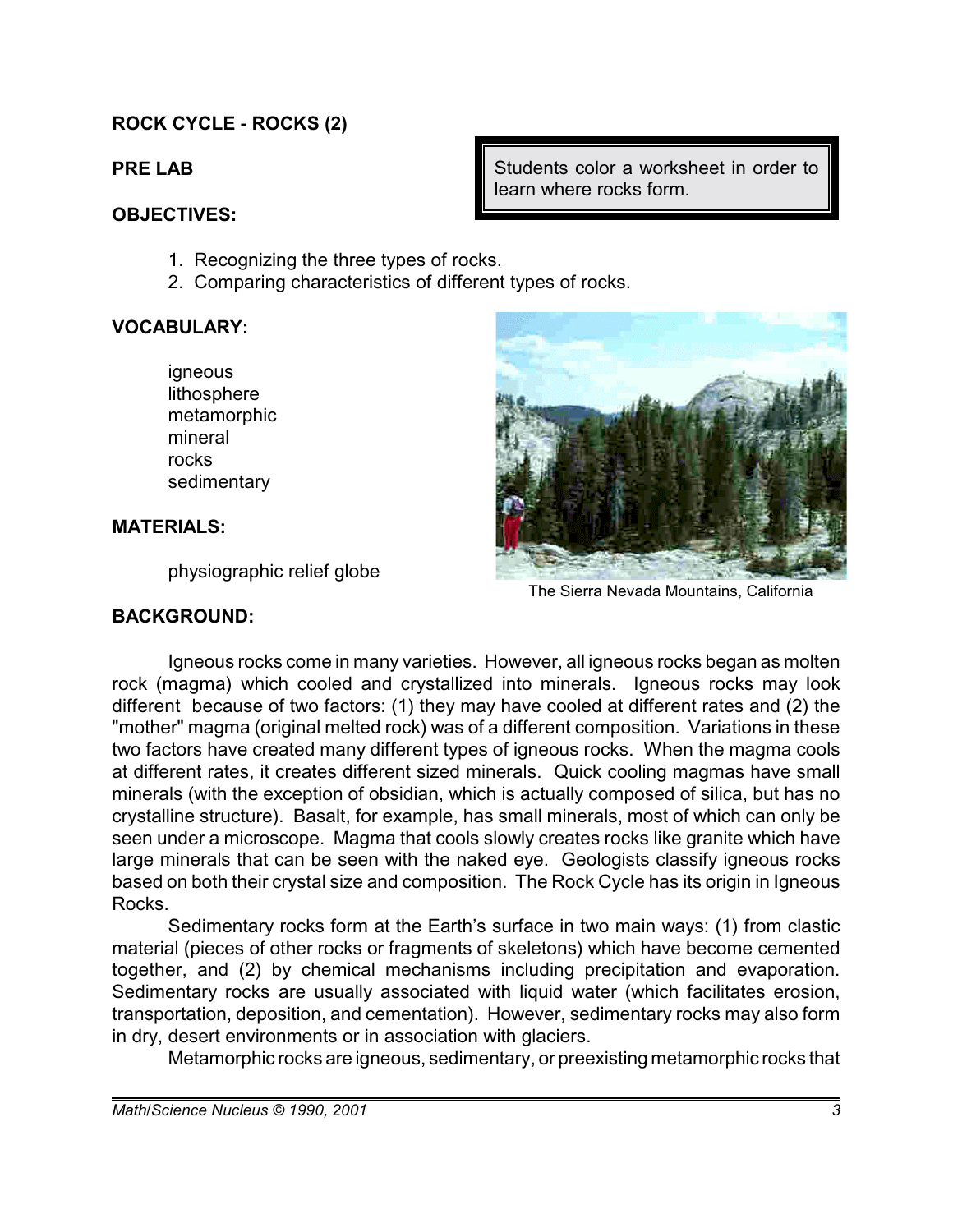have been changed by great pressures and temperatures within the crust and upper mantle of the Earth. The temperatures were not enough to melt the rock, otherwise, an igneous rock would have formed. The pressures were much greater than those required to simply break the rocks into pieces. They were high enough to change the chemical make up of the rock by forcing the elements in it to "exchange partners."

All three types of rock make up the Earth's lithosphere, the outermost layer. The lithosphere averages about 100 kilometers in thickness. It is like an eggshell compared to the Earth's total radius (the distance from the Earth's core to the surface). The lithosphere is solid rock. Sedimentary rocks are the most abundant rock only on the surface of the Earth, but igneous and metamorphic are abundant deeper into the mantle.

## **PROCEDURE:**

1. Introduce the students to the lithosphere. Ask them where most of the rocks that we see on the surface of the Earth were created. Explain why the lithosphere is the correct answer. Show them a cross-section of the Earth by showing them the physiographic relief globe. They will be amazed at how thin the lithosphere is compared to the rest of the Earth. Explain that igneous, sedimentary, and metamorphic rocks are created in the lithosphere. Briefly distinguish between the lithosphere, hydrosphere, and the atmosphere. Lithosphere is sphere of rocks; hydrosphere is sphere of water; and atmosphere is Earth's enveloep of gases.

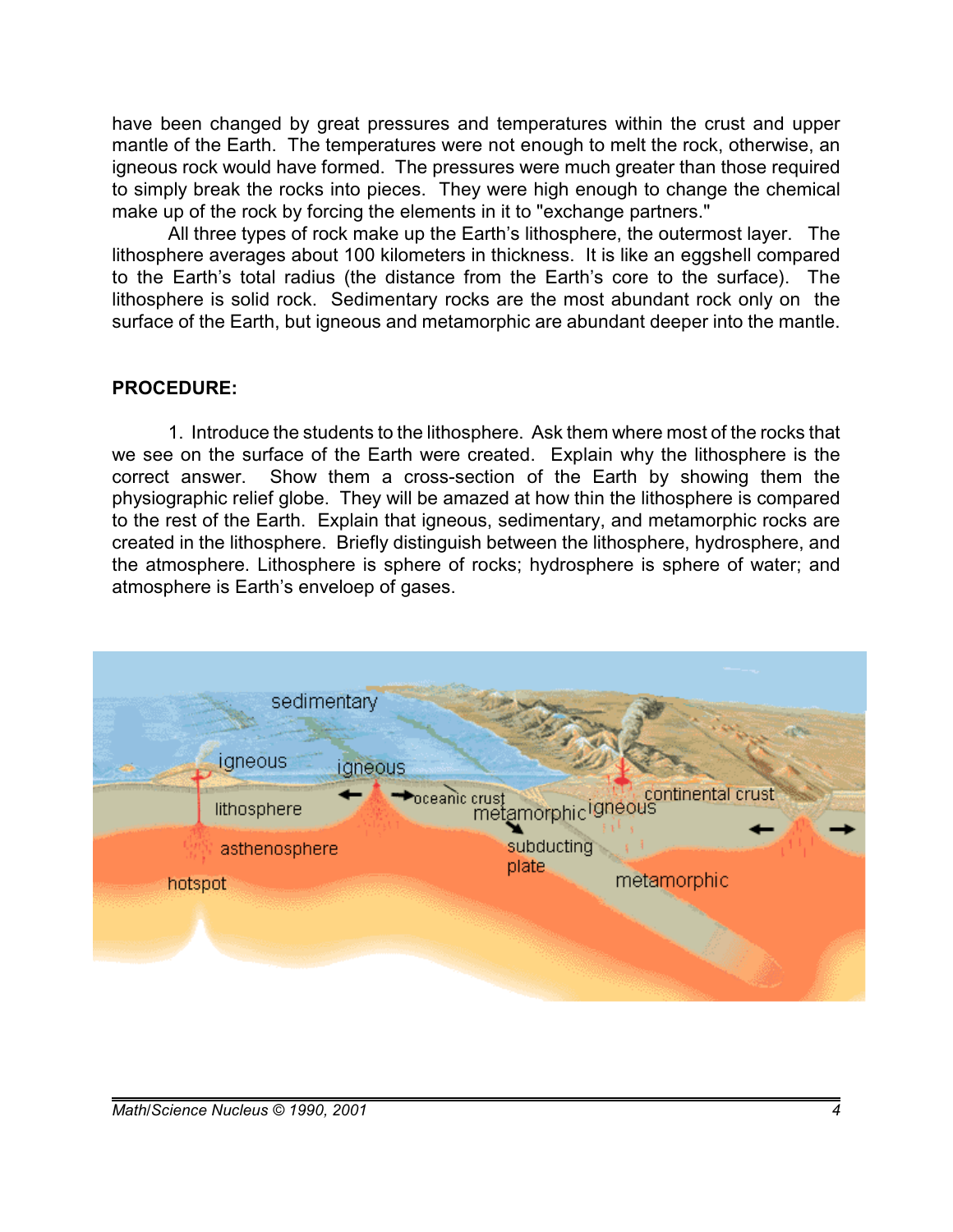2. Write the following on the board:

IGNEOUS ROCK = hot rocks or melted rocks (ask students to think of hot areas) are found:

- volcanoes
- inside the Earth (not near the center, more toward the outside, within the crust)

SEDIMENTARY ROCKS = cool, wet, or fossil rocks (ask students to think of water) are found:

- rivers
- oceans
- lakes

METAMORPHIC ROCK = changed, squished, or "rhinestone" rocks (ask students to think of squishing) are found:

inside the Earth (not near the center, within the lithosphere and upper mantle)

3. Give students the worksheet and color the appropriate rock types. Make sure students understand how to use a map legend.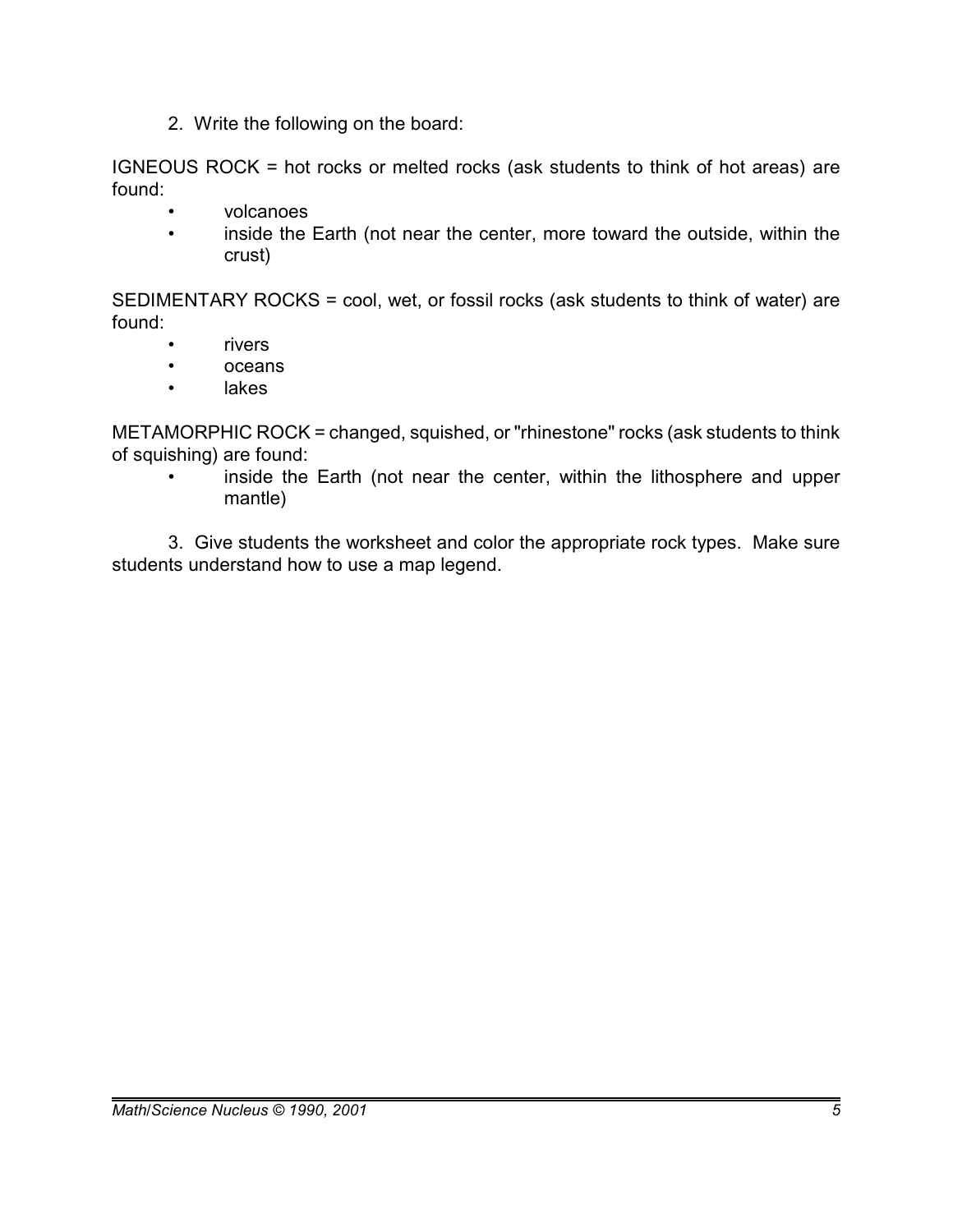# **ROCK CYCLE - ROCKS (2) PRE LAB**

# **THREE TYPES OF ROCKS**

Color the diagram below. Use the legend to select colors.

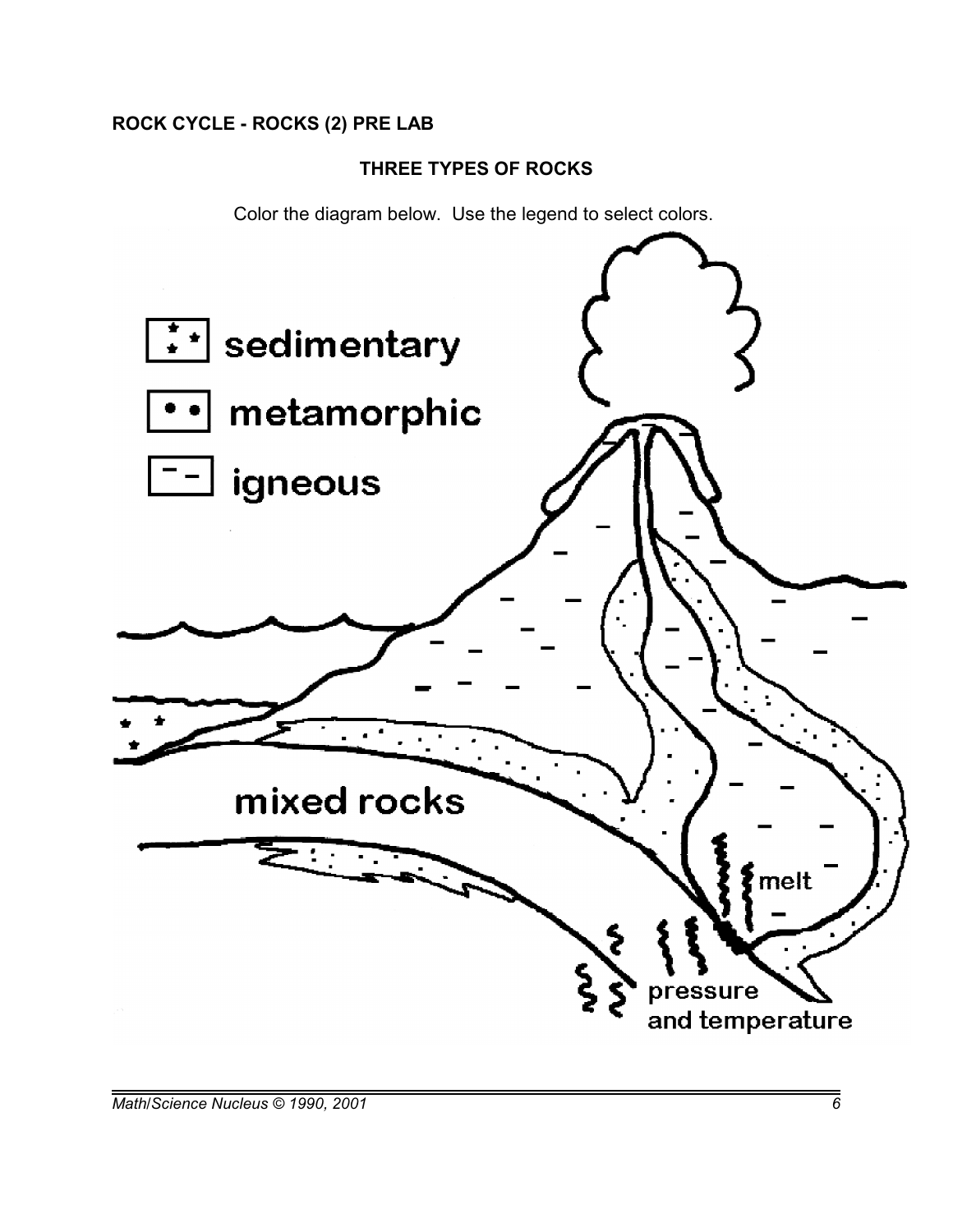**ROCK CYCLE - ROCKS (2)**

**LAB**

# **OBJECTIVES:**

- 1. Observing the three types of rocks.
- 2. Comparing rocks.

# **VOCABULARY:**

| flat           |
|----------------|
| grain          |
| light (weight) |
| shiny          |
| smooth         |

# **MATERIALS:**

Rock Cycle - Rocks (2) red, yellow, and black paper

# **BACKGROUND:**



Students describe rock samples.

Mudstone with fossils

The name of a rock reflects certain characteristics. For example, obsidian will resemble glass and scoria will usually be dark red with holes. Rock names also refer to a texture. For example granite will have interlocking minerals and sandstone will have a gritty, sandy feel.

Young children need to experience these characteristics before they can internalize the name of a rock. They need to describe and compare the characteristics, as they learn the rock's name. Just knowing a name of a rock is not enough. In this lab, students will use their observational skills to classify rocks. Rather than using a formal classification, the emphasis is on students developing their own criteria for rock classification.

# **PROCEDURE:**

1. Review the three main groups of rocks with students. Be sure to tell them that there are many different types of rocks within each of the three groups. Brainstorm possible terms for describing rocks with the students.

2. Explain that identification and classification of an individual rock specimen is based on a variety of characteristics and criteria, and that they will start to learn some of these in this lab.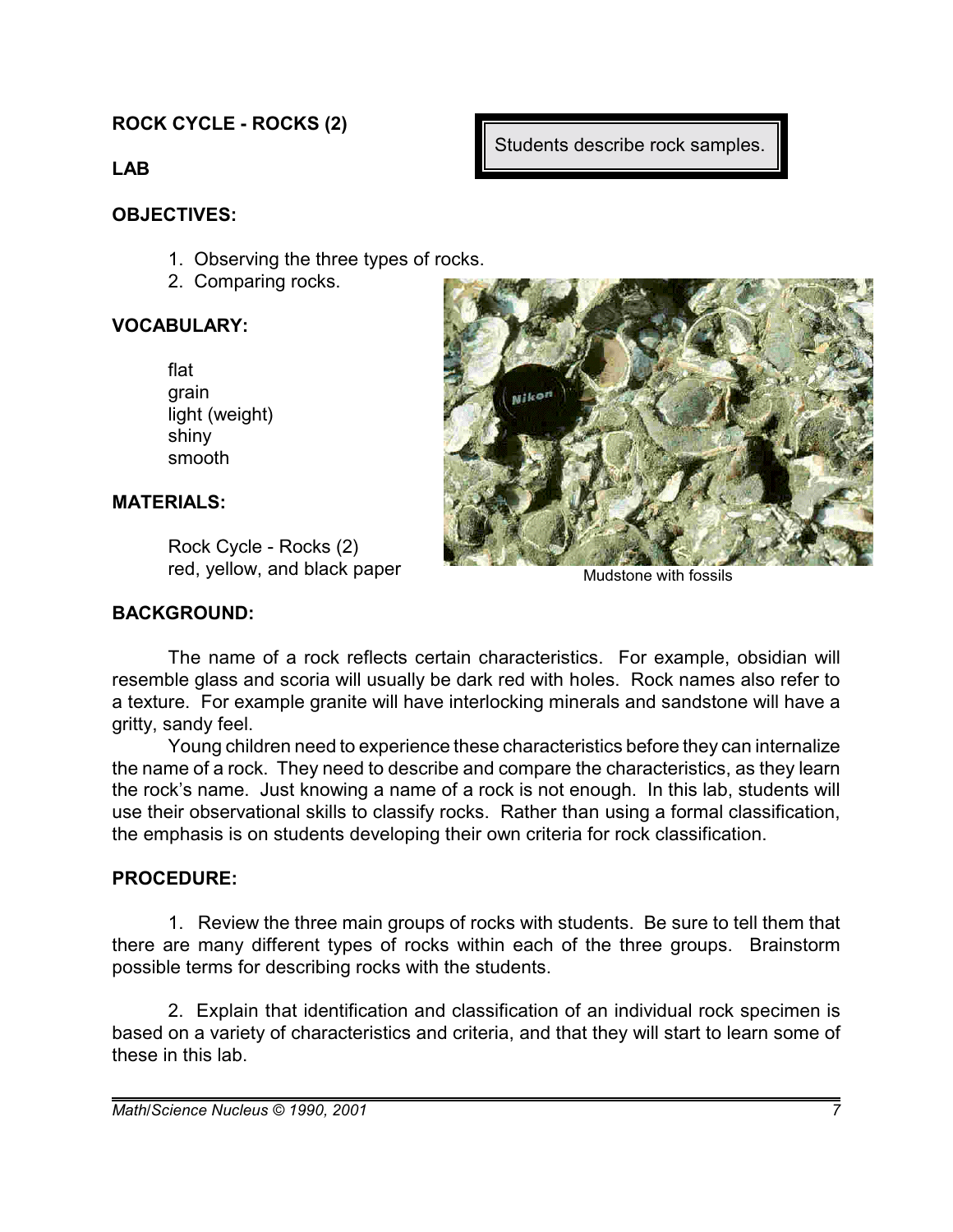3. Give each group of students a piece of red, yellow, and black paper. Write red = igneous, yellow = sedimentary, and black = metamorphic on the board. Pass out the rock sets. Go through each of the rocks to make sure the students put the correct rock on the right color. Use the information on each rock as outlined below. You may want to give the students some clues of each rock, and then when you review the lab, you might want to add more information.

# **IGNEOUS**

**OBSIDIAN** - Also known as volcanic glass. Most children recognize obsidian as the rock that many Indians used to make arrowheads. The Indians chose obsidian for the same reasons that a geologist can recognize it. It is very hard, but more importantly it breaks into sharp edges that easily cut through many materials. Note that broken obsidian looks like broken glass. Obsidian occurs in almost any color, depending on what trace elements are present in it. Black and brown obsidian are most common. Obsidian is an amorphous solid; that, it is a solid rock composed of silicon dioxide, but this material lacks crystalline structures. It is one of very few exceptions to the rule that rocks are made of minerals.

The obsidian that is in your kit comes from volcanoes near Clear Lake, California. Obsidian is formed when lava is cooled very quickly; it freezes before crystals can form. Have your students try to determine which part of a lava flow will cool quickly enough to form obsidian (answer - the outer surface or "skin" of the flow).

**PUMICE** - Students will immediately notice that pumice is spongy or "full of holes." This characteristic makes pumice extremely lightweight; it even floats in water (you may wish to show this to your students). It is commonly light gray to blackish-gray in color. It is easily broken and has sharp edges. Like obsidian, pumice is volcanic glass; it thus looks glassy (especially with a magnifying glass) and lacks visible minerals.

Pumice forms during eruptions of magma containing large quantities of gasses, such as water vapor, sulfur dioxide, and carbon dioxide. The gas "froths" the magma as it erupts, forming bubbles. This is physically analogous to opening a soda can; carbon dioxide bubbles form in the drink as the can is opened. Like obsidian, the magma then cools quickly, preserving the bubble shapes. The gas often escapes, leaving numerous holes in the pumice. Pumice is used as an ornamental building stone. "Pumice rock" is also sold in beauty stores for cleaning dead skin cells.

**SCORIA** - Scoria is composed of volcanic glass and preexisting rock fragments that became incorporated into the magma as it erupted. The volcanic glass looks similar to pumice, but is reddish in color, because it contains more iron than pumice. Scoria lacks large visible minerals; small ones may be visible with a magnifying glass. Scoria is often sold as "lava rock" for use as a landscaping material.

**GRANITE** - Granite is composed of visible minerals, most commonly quartz, mica and feldspar. Quartz looks clear and glassy, mica is black and flaky, and the feldspars (commonly two or more different types are present) are either pale pink/orange or white in color. The relatively large size of the minerals indicates that the magma that formed the granite cooled slowly. This took place deep inside the earth, not on the surface, like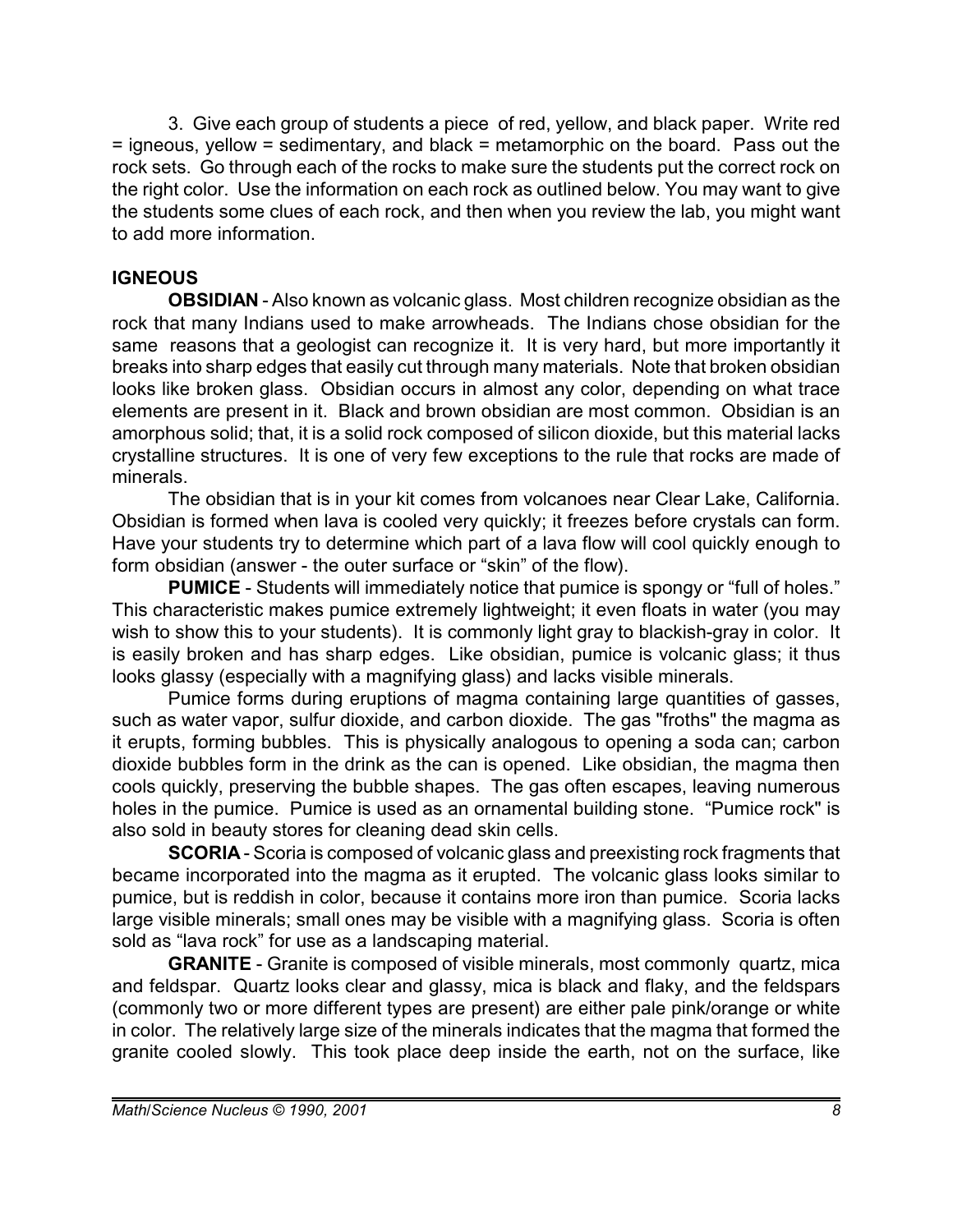pumice or scoria; it is a plutonic rock. Ask your students if they think granite is made of the same minerals as basalt (no, they cooled differently and came from a different "mother" magma). It may help to have them imagine that the minerals in the granite were tiny; would this make them dark?, (No, they would still be light colored). This indicates that rocks composed of different minerals likely have different magma "mothers." Try using the analogy that rocks are like people, no two are the same! Granite is used as ornamental and building stone.

# **SEDIMENTARY**

**CONGLOMERATE** - Conglomerate consists of pebbles, gravel, sand, and boulders that have been cemented together to make a solid rock. These materials were mixed naturally in rivers or in some parts of oceans and lakes. Any type of preexisting rock can become part of a conglomerate.

To explain cementation, try telling students that Mother Nature has a cement that she sometimes pours onto the beaches of lakes, oceans, and rivers. When it hardens, it becomes conglomerate, if the pieces are big, or sandstone, if they are small. In reality, the two most common cementing substances are natural solutions of calcium carbonate and silica dioxide. Crystals of calcite and quartz, respectively, precipitate from these solutions in the spaces between grains, cementing the rock together.

**SANDSTONE** - The gritty feel of the surface of sandstone hints that this rock was once sand that has been cemented together. Sandstones have quite varied compositions; some are composed entirely of quartz, and others are mixtures of rocks, crystals and fossils. Almost any combination is possible. Sandstones thus come in a wide array of colors. By definition, the grains in a sandstone are "sand-sized"; most students will recognize this if you demonstrate "sand size" by showing them a bag of sand.

**SHALE** - Shale is composed of very small particles of mud, which have been compacted and cemented together. Individual mud grains are very small; they will rarely be visible. Shales are quite variable in color.

**CHERT** - Chert is red to brown in color and is largely composed of very small quartz crystals. The red color comes from trace amounts of iron, and brownish tinges can be caused by the presence of organic matter. Chert is very hard. Chert was also used by Indians (the variety called flint) for making tools. Chert forms from the skeletons of microscopic one-celled protozoa called radiolarians. These are sometimes preserved in the rock, but can only be seen with a microscope. Chert forms on the ocean floor, where the skeletons of these organisms are deposited after they die.

**MUDSTONE WITH FOSSIL SHELLS** - Mudstone is a variety of shale. The samples in the kit contain marine fossils, indicating that these rocks formed in the ocean.

# **METAMORPHIC**

**MARBLE** - marble is composed exclusively of large commonly visible crystals of calcite. The gray/white bands in some of the samples are due to impurities within the calcite. Marble actually comes in a variety of colors, including black, gray, white, and pink.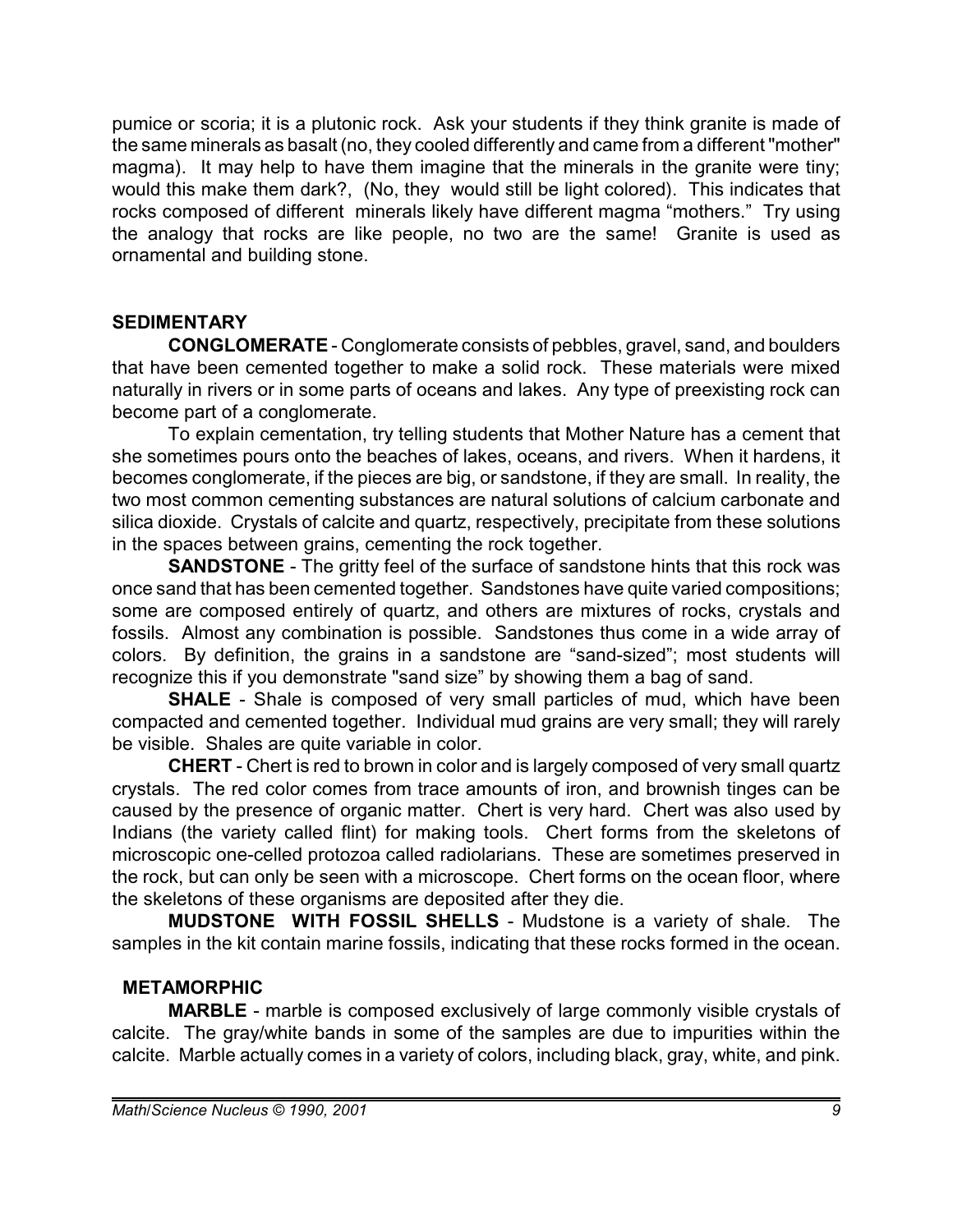Marble, like all rocks that have calcite in them, fizz if you put a weak acid on it (usually 10% solution of hydrochloric acid). Marble forms when a rock containing calcite in it (such as limestone) was put under high temperature and pressure conditions. Marble has been used throughout history because it is easy to break and to carve. Some marble (especially in Italy) is noted for its smooth, small crystals that make it excellent for statues. Many of the statues of Michelangelo were made from marble. Marble is also used as an ornamental building stone. If you live near or in a city, have your students try to find buildings made of marble. If you are in an old school, some of the bathroom stalls or floors may be made of marble.

**SERPENTINITE** - Serpentinite has a smooth, soapy feel, a green mottled color, and a somewhat flaky texture. It is composed mainly of the mineral serpentine. Serpentinite is so named because of its mottled color, which resembles the back of a sea-serpent. The geologic origin of serpentinite is still debated, but many scientists agree that it formed from a rock like basalt that was put under high temperature and pressure. Serpentinite is the state rock of California. Serpentinite is used for carving and as an ornamental building stone.

**SCHIST** - Schist is composed of visible minerals, mostly micas. Schists form under moderately high pressure conditions; this causes the naturally platy mica crystals to line up, giving the rock a platy look. This is a good example for illustrating the characteristic "squished" look of metamorphic rocks to your students. Have them imagine that a heavy Mother Nature sat on some rocks - look at what she did!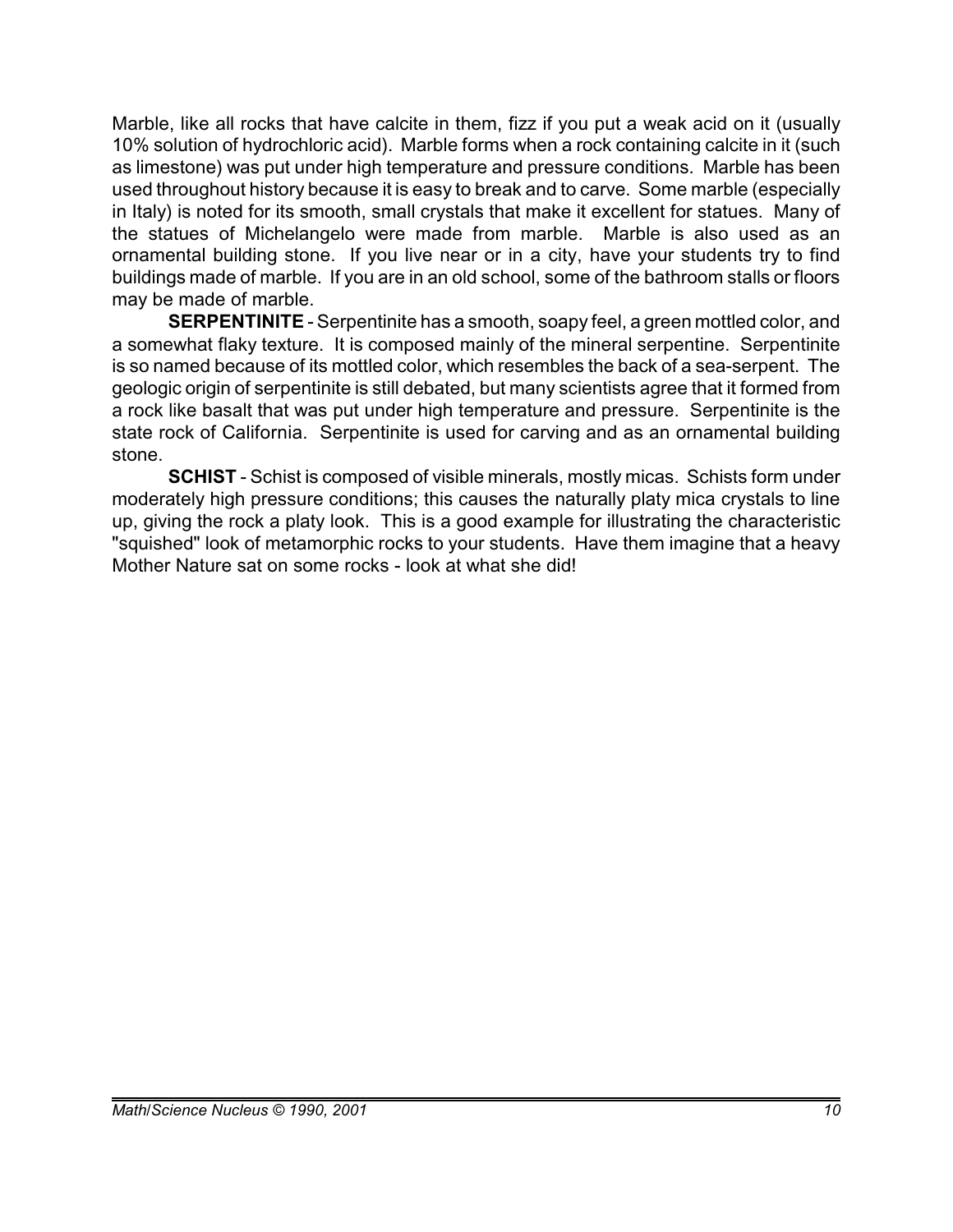# **ROCK CYCLE - ROCKS (2) LAB**

# **PROBLEM:** Can you identify rocks with a few characteristics? PREDICTION:

**PROCEDURE:** See if you can match the rocks with the information given below. Add one more characteristic about the rock, so that the next time you see this rock it will be easier to identify. Place all igneous rocks on red paper, sedimentary on yellow, and metamorphic on black.

| <b>IGNEOUS</b>                                                      |                                        |                      |  |
|---------------------------------------------------------------------|----------------------------------------|----------------------|--|
| <b>CHARACTERISTIC</b>                                               | <b>NAME OF ROCK</b>                    | <b>LIST ONE MORE</b> |  |
| <b>BLACK, GLASSY</b>                                                | <b>OBSIDIAN</b>                        |                      |  |
| <b>HOLES, RED</b>                                                   | <b>SCORIA</b>                          |                      |  |
| <b>BLACK AND WHITE</b>                                              | <b>GRANITE</b>                         |                      |  |
| <b>LIGHT</b>                                                        | <b>PUMICE</b>                          |                      |  |
| <b>SEDIMENTARY</b>                                                  |                                        |                      |  |
| <b>CHARACTERISTIC</b>                                               | NAME OF ROCK                           | <b>LIST ONE MORE</b> |  |
| <b>BROWN, SMALL PIECES</b>                                          | <b>SANDSTONE</b>                       |                      |  |
| <b>LARGE PIECES</b>                                                 | <b>CONGLOMERATE</b>                    |                      |  |
| <b>FLAT</b>                                                         | <b>SHALE</b>                           |                      |  |
| <b>SHELLS, MUD</b><br><b>COLORED</b>                                | <b>MUDSTONE WITH</b><br><b>FOSSILS</b> |                      |  |
| HARD, REDDISH<br><b>BROWN</b>                                       | <b>CHERT</b>                           |                      |  |
| <b>METAMORPHIC</b>                                                  |                                        |                      |  |
| <b>CHARACTERISTIC</b>                                               | <b>NAME OF ROCK</b>                    | <b>LIST ONE MORE</b> |  |
| <b>GREEN, SMOOTH</b>                                                | <b>SERPENTINITE</b>                    |                      |  |
| GRAY, SHINY, FLAT<br><b>MINERALS</b>                                | <b>SCHIST</b>                          |                      |  |
| WHITE, GRAY                                                         | <b>MARBLE</b>                          |                      |  |
| CONCLUSION: Can you now identify rocks? Why? What have you learned? |                                        |                      |  |

\_\_\_\_\_\_\_\_\_\_\_\_\_\_\_\_\_\_\_\_\_\_\_\_\_\_\_\_\_\_\_\_\_\_\_\_\_\_\_\_\_\_\_\_\_\_\_\_\_\_\_\_\_\_\_\_\_\_\_\_\_\_\_\_\_\_\_\_\_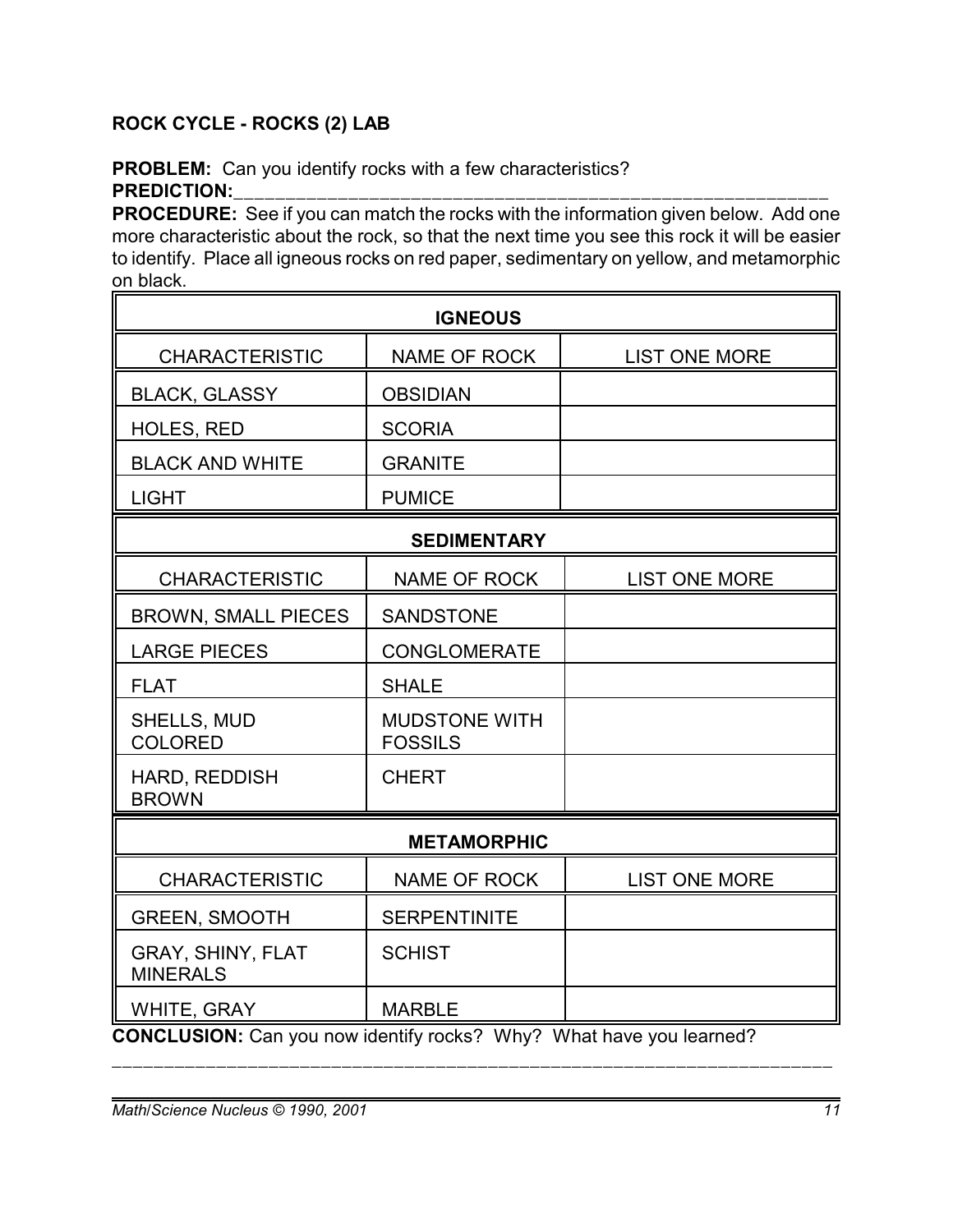# **ROCK CYCLE - ROCKS (2)**

# **POST LAB**

## **OBJECTIVES:**

- 1. Writing sentences on rocks.
- 2. Developing a story about rocks.

## **VOCABULARY:**

igneous metamorphic sedimentary

#### **MATERIALS:**

worksheet

## **BACKGROUND:**

Writers often use images in order to get a point across to their readers. Phrases like "blue like the sea, green as the grass, red as blood" are examples. Some writers have even used rocks to convey these images. Hard as a rock is probably the most common example. During the lab the students examined and identified 10 rocks, which had a wide variety of characteristics. In this exercise, they will develop sentences that describe some of these identifying features. The objective is for children to use characteristics of a particular rock as descriptive terms.

## **PROCEDURE:**

1. Review the names of the rocks studied in the lab exercise.

2. Next, have the students fill out the worksheet by creating sentences that go along with each of the phrases.

3. Below are some suggestions on what the children may write. You may have to help them along if they have never done an exercise like this.

# *RED AS SCORIA*

My sister fell down and her knee is as red as scoria.

Students write sentences about rocks.

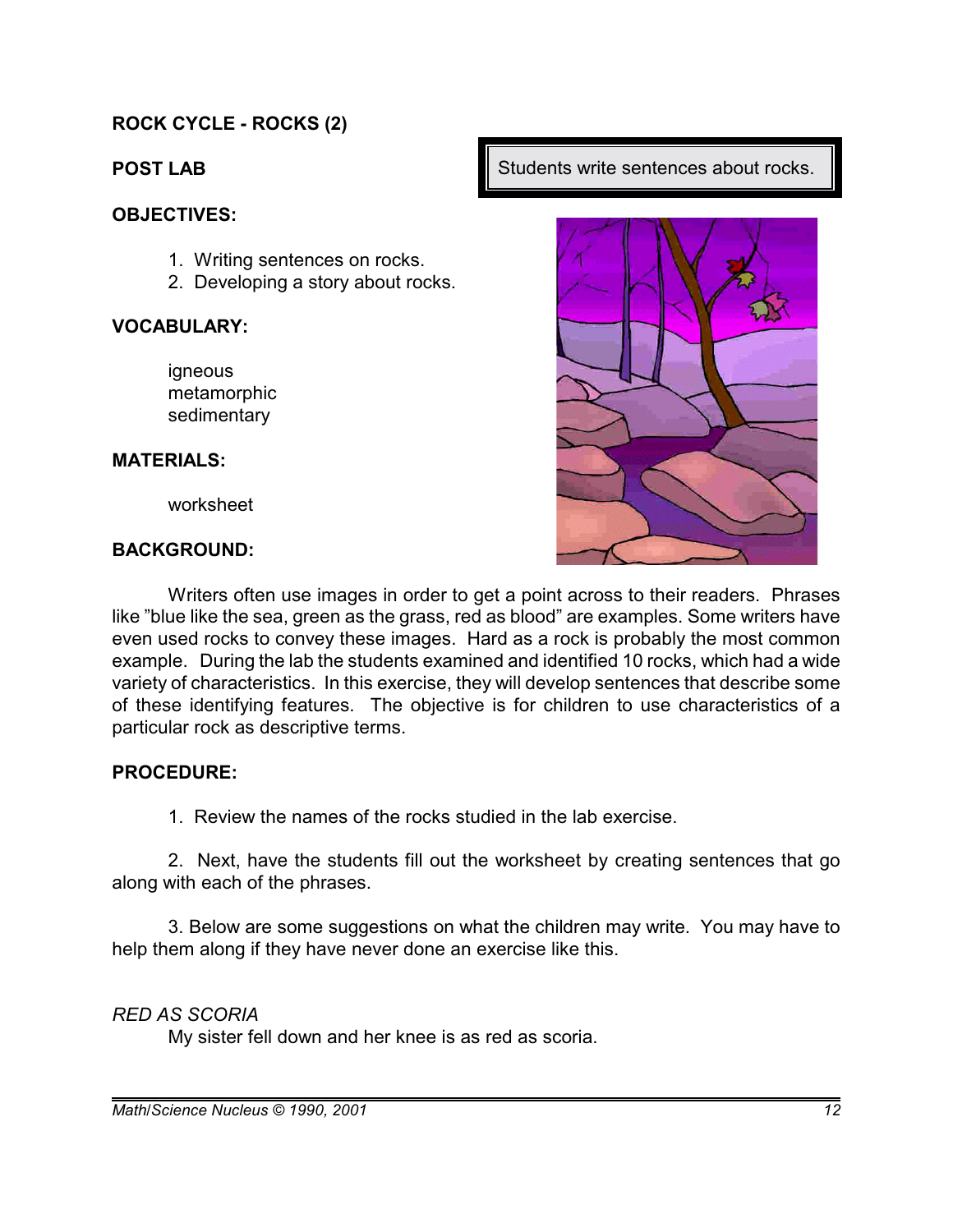## *WHITE AND BLACK LIKE GRANITE*

If you mix salt and pepper it looks white and black like granite.

## *GLASSY LIKE OBSIDIAN*

The bottle broke and was glassy like obsidian.

## *GRAINY LIKE SANDSTONE*

The sand paper was grainy like sandstone.

## *FLAT AS SHALE*

He stepped on the hat and it was as flat as shale.

## *SMOOTH AS SERPENTINITE*

The furniture was smooth as serpentinite.

## *SHINY AS SCHIST*

The dress she wore to the party was shiny as schist.

## *GRAY LIKE MARBLE*

When Harry saw the accident, his face was gray like marble.